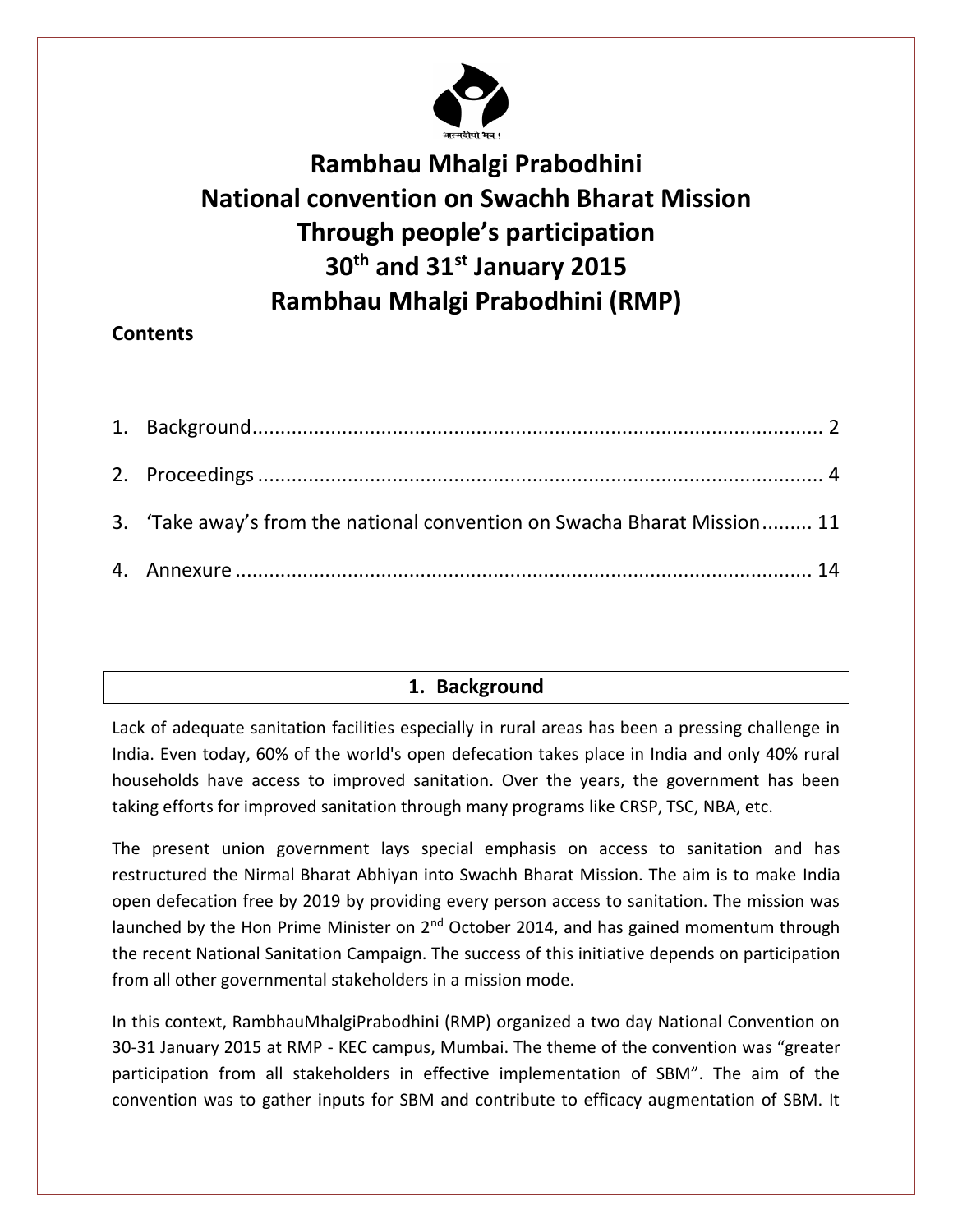also included innovations in the process and technologies which have the potential to be integrated in the implementation strategy.

In view ofthe theme of the convention,knowledge and experience sharing was facilitated to generate recommendations for SBM implementation. Key note addresses and case study presentations were done by sector professionals from government, NGO, private sector and elected representatives. Theme based interactive sessions and plenary discussions were conducted to evolve meaningful contributions to SBM.The schedule of the convention is presented below and detailed schedule is attached as annexure 1.

| <b>Session</b> | <b>Session title</b>                      | <b>Session</b> | <b>Session title</b>                |
|----------------|-------------------------------------------|----------------|-------------------------------------|
| no.            |                                           | no.            |                                     |
|                | DAY <sub>1</sub>                          |                | Day 2                               |
| 1.             | Inauguration                              | 6.             | practices on garbage<br>Good<br>and |
|                |                                           |                | sewage management                   |
| 2.             | Key Note address                          | 7.             | Good practices on changing habits/  |
|                |                                           |                | behaviour for safe sanitation       |
| 3.             | <b>Accelerating Swachh Bharat Mission</b> | 8.             | Governing for improved sanitation   |
| $\overline{4}$ | practices for institutional<br>Good       | 9.             | Concluding session                  |
|                | sanitation -                              |                |                                     |
| 5.             | for institutional<br>practices<br>Good    | 10.            | Vote of thanks                      |
|                | sanitation -II                            |                |                                     |

#### **Schedule of the convention**

# **Key decision makers who participated in the convention**

- Hon Shri SujoyMuzumdar, Director, SBM(G), Government of India
- Hon Shri RohitKakkar, Dy Advisor, PHE, CPHEEO, MOVD, Government of India
- Hon Shri BabanraoLonikar, Cabinet Minister, Water Supply and Sanitation Department, Government of Maharashtra
- Hon Shri Rajesh Kumar, PS, Water Supply and Sanitation Department, Government of Maharashtra
- Hon Shri VinaySahasrabuddhe, Dy Director, RambhauMhalgiPrabodhini
- Hon Shri ArvindRege, Member, Executive Committee, RambhauMhalgiPrabodhini
- Hon Shri RavindraSathe, Executive Director, RambhauMhalgiPrabodhini
- Hon Shri AnandShekhar, Global Sanitation, Fund
- Hon Shri Yusuf Kabir, Wash Officer, UNICEF
- Hon Shri PopatraoPawar, Chairperson of AdarshaGaonyojana of Government of Maharashtra and Sarpanch of a renowned AdarshGaonHiware Bazar in Ahmednagar district of Maharashtra.

#### **You may add few more based on the list of speakers**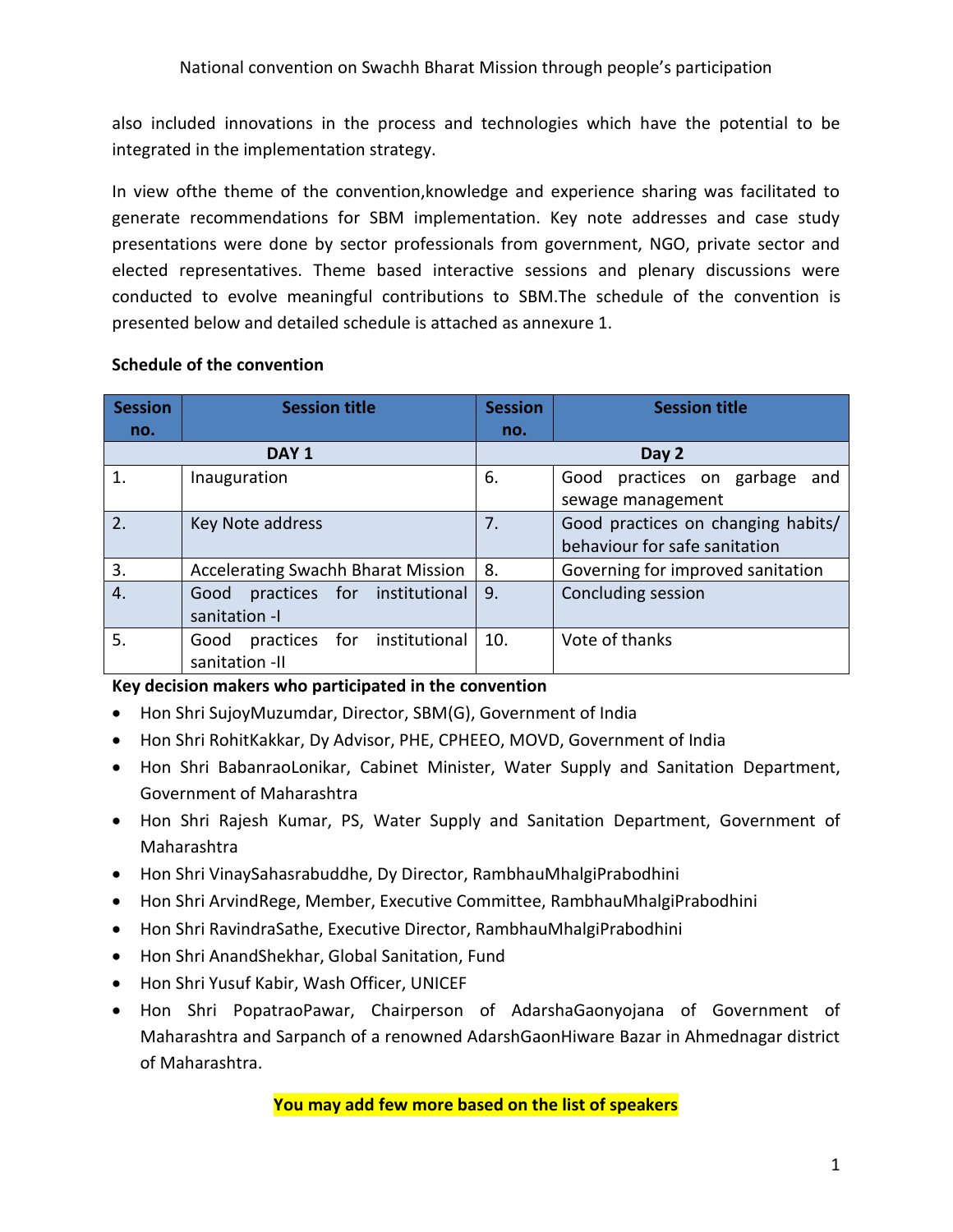National convention on Swachh Bharat Mission through people's participation

#### **Also mention statistics about no of participants representing various states**

#### <span id="page-2-0"></span>Proceedings

Brief proceedings of the convention are presented below-

#### **DAY 1**

#### **Session 1**

#### **Session title: Introduction and Inauguration**

The convention commenced with a welcome note and introduction by Mr NeeleshKulkarni,PriMove, Pune. He explained in brief the purpose of organizing the convention and discussed the agenda. After lighting the inaugural lamp, the delegates were welcomed by RMP officials.

Hon ShriVinaySahasrabuddhe welcomed all the delegates. He first said that being a Shahid day and also Mahatma Gandhi death anniversary, the day was apt for such a convention. He further added that the objective of the convention was to provide inputs for making the state ODF by 2019.Its focus would be on presentation of case studies which can be replicated at national level. Some models would also be evolved for institutional sanitation like school sanitation, railway stations, ST stands, government offices, etc. He further added that SLWM is also an important component of sanitation services. In the end, he said that special cells and windoware necessary for mobilization of CSR resources for sanitation at strategic level.

Then, Hon ShriBabanraoLonikar, Cabinet Minister, Water Supply and Sanitation Department, Government of Maharashtra delivered the inaugural speech. He first stated that RambhauMhalgiPrabodhinibuilds volunteers and generates a kind of energy among people. It can guide people on how to implement a national flagship program at grassroot level. He further stated that despite all the physical and financial efforts is last 60 years, water and sanitation facilities have not reached all the villages and efforts in mission mode are needed in next 5 years to make the PM's dream come true. This convention can prove to be important for accomplishing this goal. He stated that the elected representatives can be included in the process of planning and implementation of sanitation activities. He wished the participants all the best for the convention.

#### **Session 2**

#### **Session title: Key note address**

**Speakers- Hon ShriSujoyMuzumdar, Director, SwacchaBharat Mission (Gramin), Ministry of Drinking Water Supply and Sanitation, Government of India.**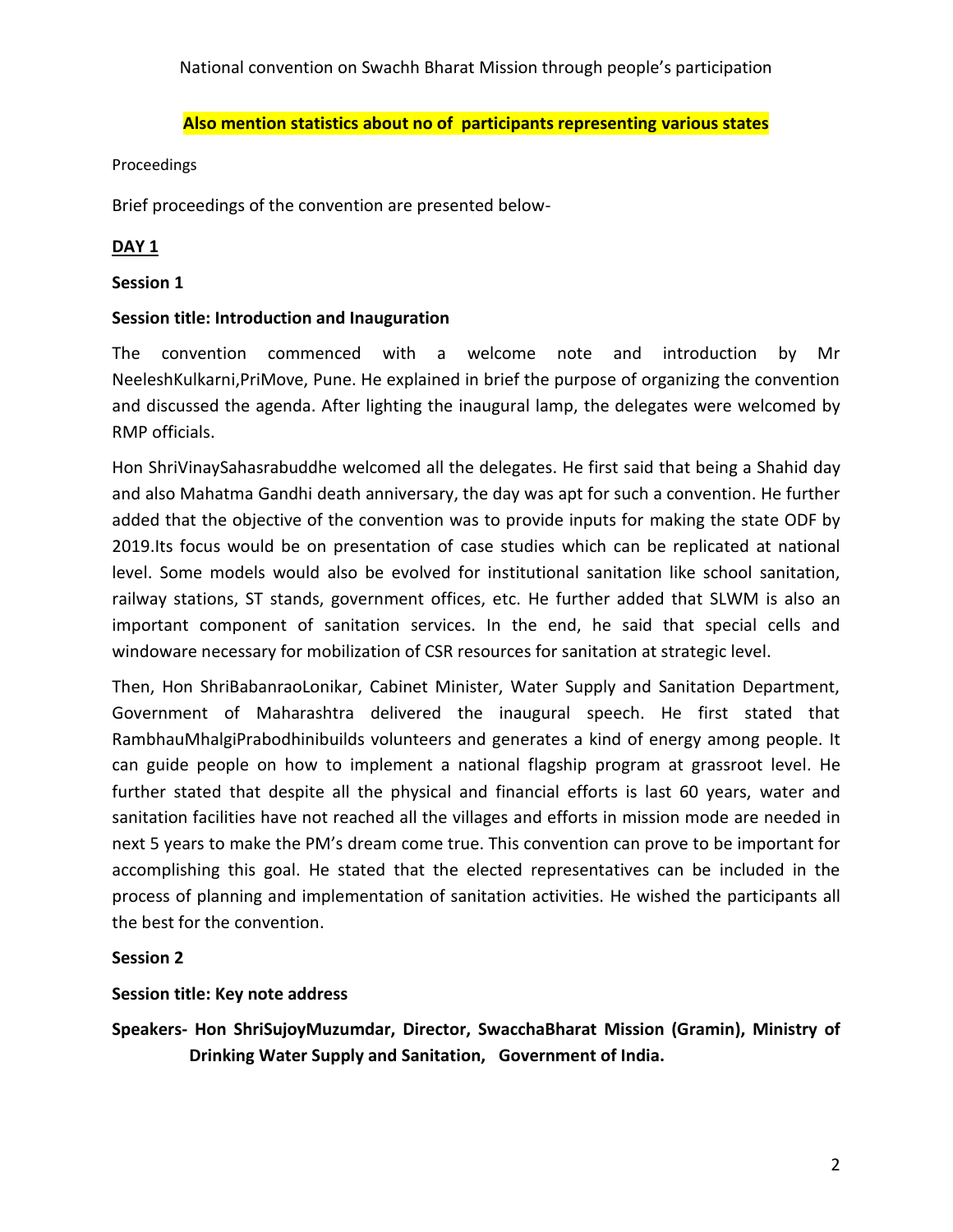# **Hon ShriRohitKakkar, Dy Advisor, Public Health Engineering, Central Public Health&Environmental Engineering Organisation (CPHEEO), Ministry of Urban Development, Government of India**

Hon ShriSujoyMuzumdar, (Director, SBM (G), Government of India), in his keynote address discussed the overall progress of the nation and Maharashtra state and specific challenges regarding sanitation. He mentioned that increased incentives for toilet construction and prominence to the issue by top most governance have increased the demand for sanitation. He stated that there is large scope for further work in Maharashtra. He said that inter region and inter-district disparity is high in Maharashtra which needs to be considered while preparing Annual Implementation Plan (AIP).

He further said that changing mindset of the people, building a dedicated team at the grass root level, involvement of all stakeholders, better financial planning at state level are important for effective implementation of SBM. He then said that simple but effective technologies are needed for toilet construction and SLWM.

Hon ShriRohitKakkar, (Dy Advisor, PHE, CPHEEO, MoUD, Government of India) talked about the progress and issues regarding urban sanitation in the context of newly issued SBM (urban) guidelines. He first described the background, status, components and objectives of urban sanitation. He stated that for effective urban sanitation, O&M on public private partnership mode, better supply chain arrangements, effective IEC and capacity building activities are necessary.

# **Session 3**

#### **Session title: Accelerating Swachh Bharat Mission**

# **Speakers:Hon Shri Rajesh Kumar, Principal SEcretary, Water Supply and Sanitation Department, Government of Maharashtra**

**Hon Shri Yusuf Kabir, Wash Officer, UNICEF**

#### **Hon ShriAnandShekhar, Head,Global Sanitation Fund in India**

In the beginning of this session, Hon Shri Rajesh Kumar, PS, Water Supply and Sanitation Department, Government of Maharashtra talked about the present status and trends of SBM implementation in Maharashtra. He first talked about the targets and achievements of sanitation in the state. Then explained in brief the state initiatives for effective implementation of SBM-ODEP, nirmaldoot program through KRCs, etc. and described the immediate action points, challenges and gaps at district level. He concluded his session with the ways to address these gaps and bring about maximum results.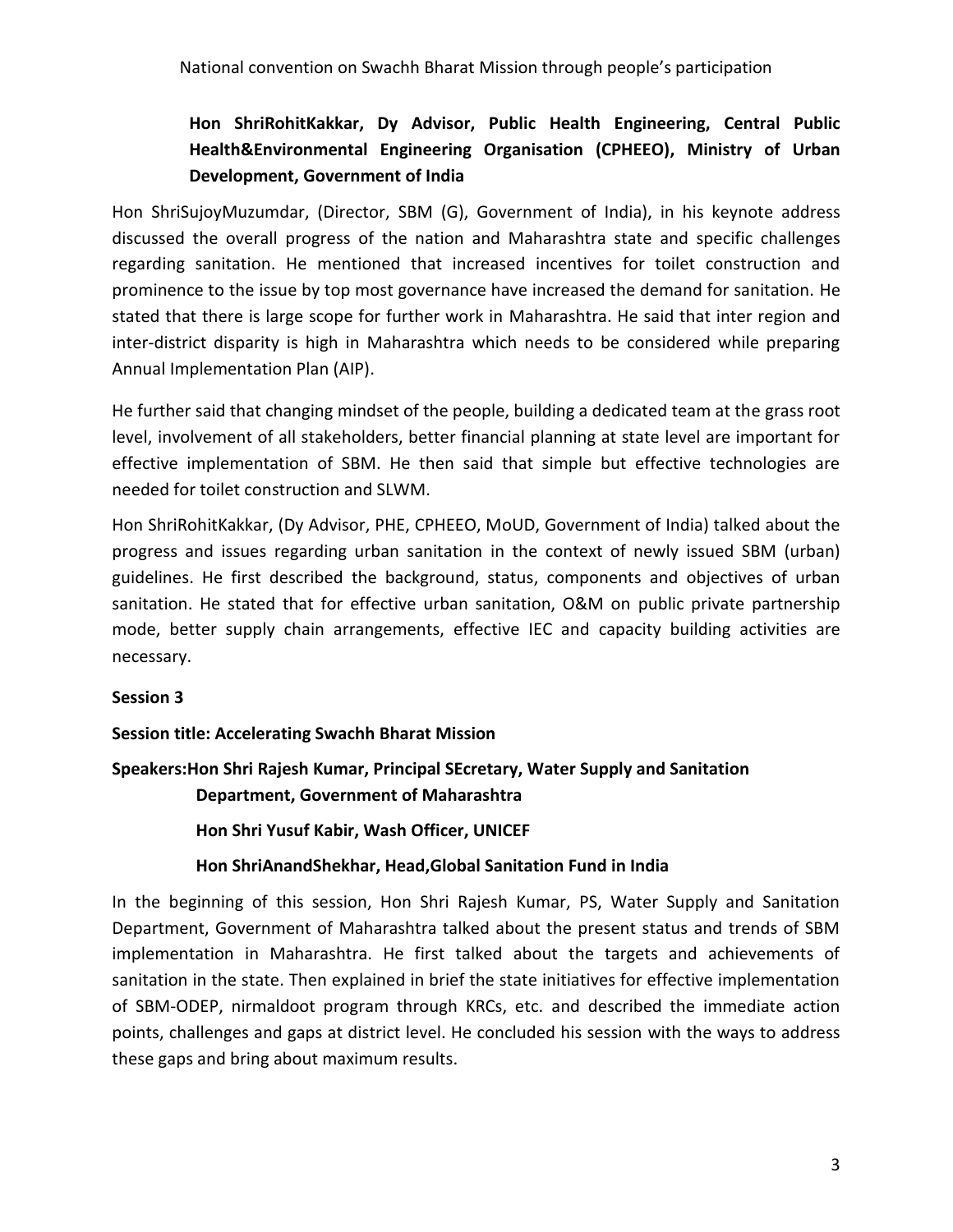He said that consolidation of demand at village level is necessary and the state has accepted open defecation elimination planning (ODEP) for consolidating demand and planning for activities. With this, demand will be analysed at state, district and block level and mechanism for effectively responding to the demand will be evolved. The state has also empanelled Key Resource Centres (KRCs) as support organizations to provide additional support.

He further added that the centre needs to take decisions regarding revision in funding route from centre to state, appointment of technical person in DWSM, reduction in cess, strategy for defunct toilets and disciplinary actions for non construction.

Then, Hon Shri Yusuf Kabir, Wash Officer, UNICEF talked about importance of behaviour change communication and specifically Inter personal communication (IPC). In the beginning of the presentation, he briefly spoke about why understanding behaviour in sanitation is important. He said that communication and capacity building strategy plans are being prepared at various levels which reflect the local needs for IPC. Then he described the observations of TARU-UNICEF Study conducted in 2008- effective Key activities, motivation for toilet construction in different regions of Maharashtra and reasons for toilet construction. He then explained the similarities between Polio drive and sanitation drive and the learnings from the polio drive. In the end, he described the importance of IPC in SBM, the contents and features of SHACS, the contact drive and way forward. He also described the initiatives taken by the Maharashtra state government for SBM.

Hon ShriAnandShekhar, Head, Global Sanitation Fund in Indiadescribed the status of sanitation and the impacts of lack of sanitation on people, especially women and children. He said that low cost technology, BCC are important for SBM implementation and formative studies for designing contextualized behaviour communication strategy, plan and material would be useful. He added that sanitation round table for review process and policy and interactions with various stakeholders are necessary. It can also look at the process innovations which are not documented in structured manner.

# **Session 4 and 5**

# **Session Title: Good practices for Institutional Sanitation**

It has been recognised that institutional sanitation is crucial and various technologies/ practices need to be evolved for different set of institutions/ community facilities like urban residential complexes, schools, railway stations, bus stands, etc. Therefore, few case studies regarding institutional sanitation were presented and discussed during this session. The presentations included -

Presentation on Swachhha Crusade by Mr ----- from DSK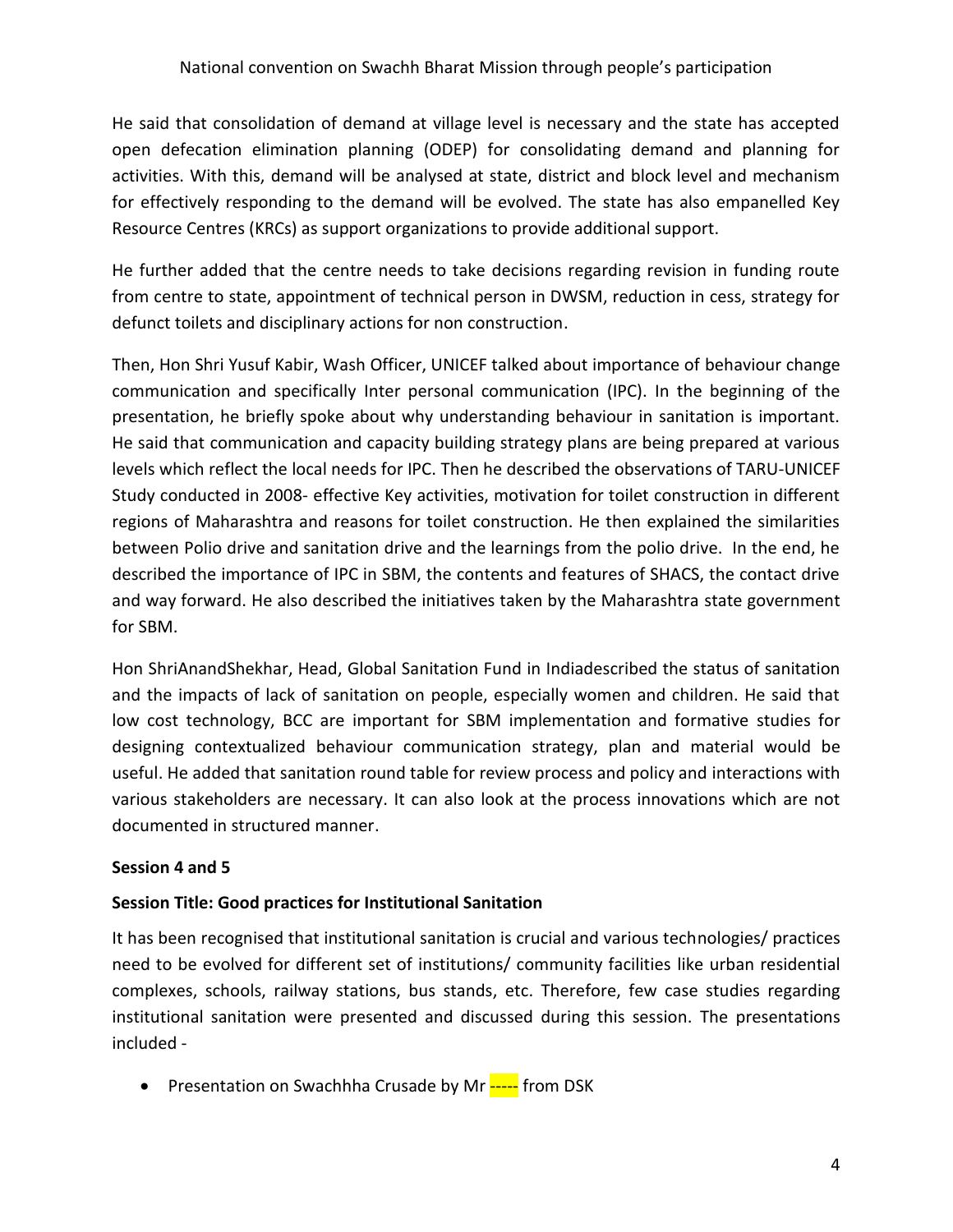National convention on Swachh Bharat Mission through people's participation

- Presentation on initiatives of Maharashtra State Transport Mr J B Inamdar from MSRTC
- Presentation on role of Indian Railways by Mr --------- from Indian Railways
- Presentation on social initiatives under CSR of Kirloskar by MrVijay Naik and JyotiKirlosakar
- Presentation on prefabricated Bamboo superstructures with bathroom and toilet together by Mr. Prasad Sirsikar, Sampoorna Bamboo Kendra, Amaravati.
- Presentation on FRP biogas plants by MrShrikantPatwardhan from 'SwadhinUrja'
- Presentation on cleanliness drive in Gujarat temples and surrounding by MrAshish Shah from SamastMahajan, which is a trust based in Mumbai.
- Presentation on water tank cleaning service in Pune by MrBapuPotdar and its business model

# **The key issues highlighted during the session are-**

- Sanitation facilities are necessary for religious, spiritualand community places and models need to be built for specific needs
- Railways and state transport systems can be effective for IEC and communication by taking the sanitation messages to masses.
- Features of a model railway station need to be evolved.
- Regulations and its enforcement to ensure cleanliness is important and should be ensured
- Bathrooms are also essential as part of sanitation and local material should be encouraged
- Entrepreneurs need to be encouraged to take up sanitation business

# **Session 6**

# **Session Title: Garbage and sewage management**

Solid liquid waste management is important, especially in urban areas and innovative technical solutions are required. Many organizations have invented new and simple technologies for solid liquid waste management which can be replicated in other places too. In this session, presentations were made regarding garbage and sewage management by organizations with innovative solutions. The presentations included -

- Advanced Solid Waste Management Practices by Dr. Somnath Mukherjee, Executive Director, AECOM India
- Solid Waste Management in India by MrGirishKandalgaonkar and NIrmalaKandalgaonkar, Director, Vivam Solid Waste Management Pvt. Ltd. Pune
- Solid Waste management present system of manual waste collection and issues & experiences in Laturby Mr Sanjay Kamble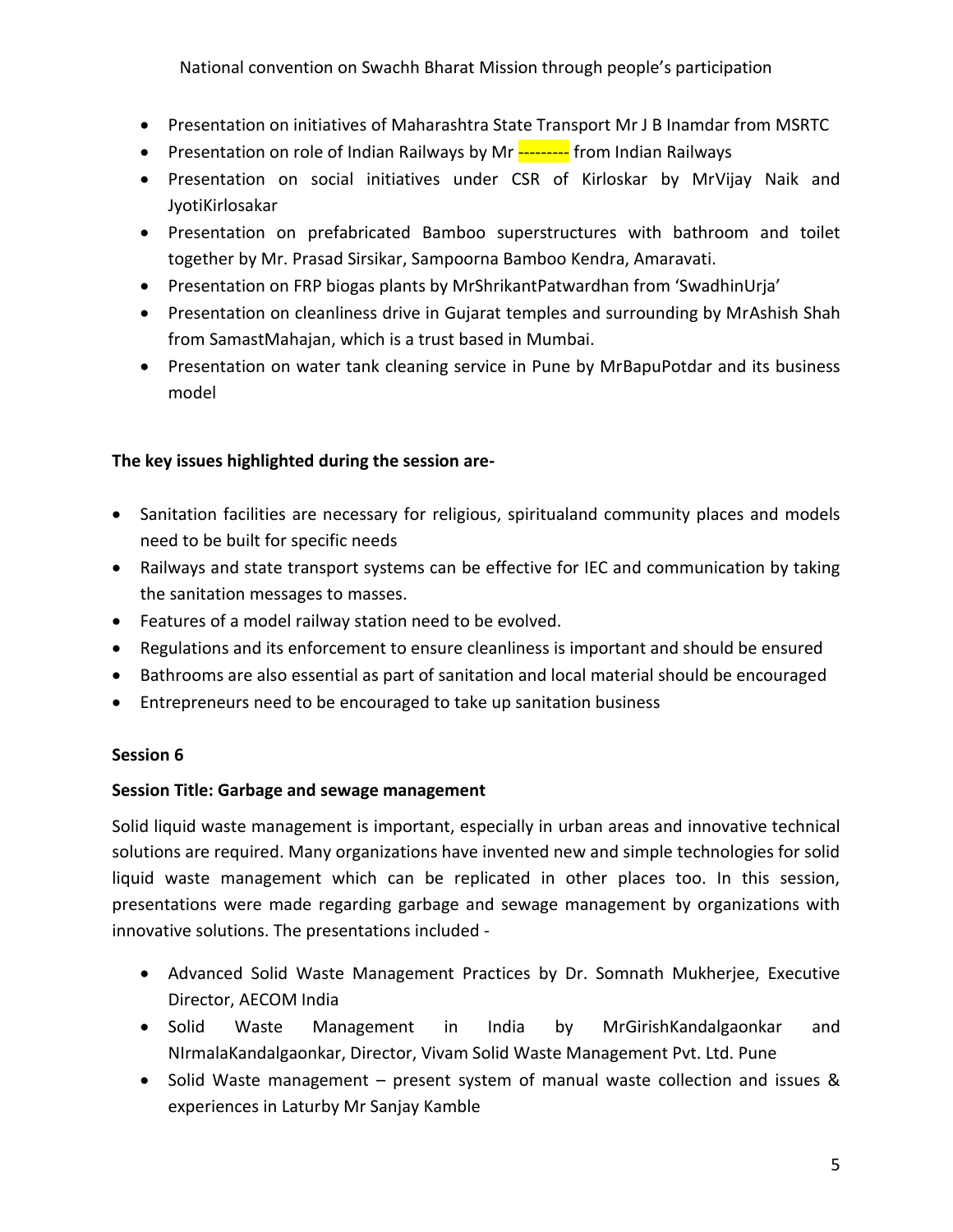National convention on Swachh Bharat Mission through people's participation

- CTech technology for liquid waste management by MrMandar Desai, CTech
- Compost at home of Nirmalya, waste generated after pujas by MsPratibhaBelwalkar, CSD

#### **The key issues highlighted during the session are-**

- Review and disseminate international and national best practices is necessary
- SWM should be looked upon as an opportunity to develop an employment opportunity and promote entrepreneurs
- Balance between chemical fertilizer subsidy and incentives for investment in SWM creating organic manure should be targeted

# **DAY 2**

Day two began with a quick recap of previous day's activities and description of the second day's agenda.

#### **Session 7**

# **Session Title: Changing habits/ behaviour for safe sanitation**

Sanitation is a behavioural subject and construction and use of toilets depends upon the mindsets of the people. Therefore, Behaviour Change Communication (BCC) has been given prominence in all sanitation related activities. In this session, presentations were made regarding case studies on changing habits/ behaviour for safe sanitation.

- School WASH practices by Mr R K Srinivasan, Plan India
- Community triggering and mobilization by MrSrikarGullapalli, intern at Public Policy Research Centre, New Delhi
- Initiatives by SevaBharati regarding total sanitation by Mr. Malveeyajifrom RashtraayaSevabharati unit, Bhopal
- Tobacco addiction and need for change in the society by Dr. Bartakke

# **The key issues highlighted during the session are-**

- Children can be effective change agents for sanitation
- Definite processes, documentation and analysis is important for up scaling BCC
- It is necessary to have operational guidelines for RALU
- BCC needs high priority and focus should be on collective behaviour change
- Sample behaviour change plan should be developed and presented to GOI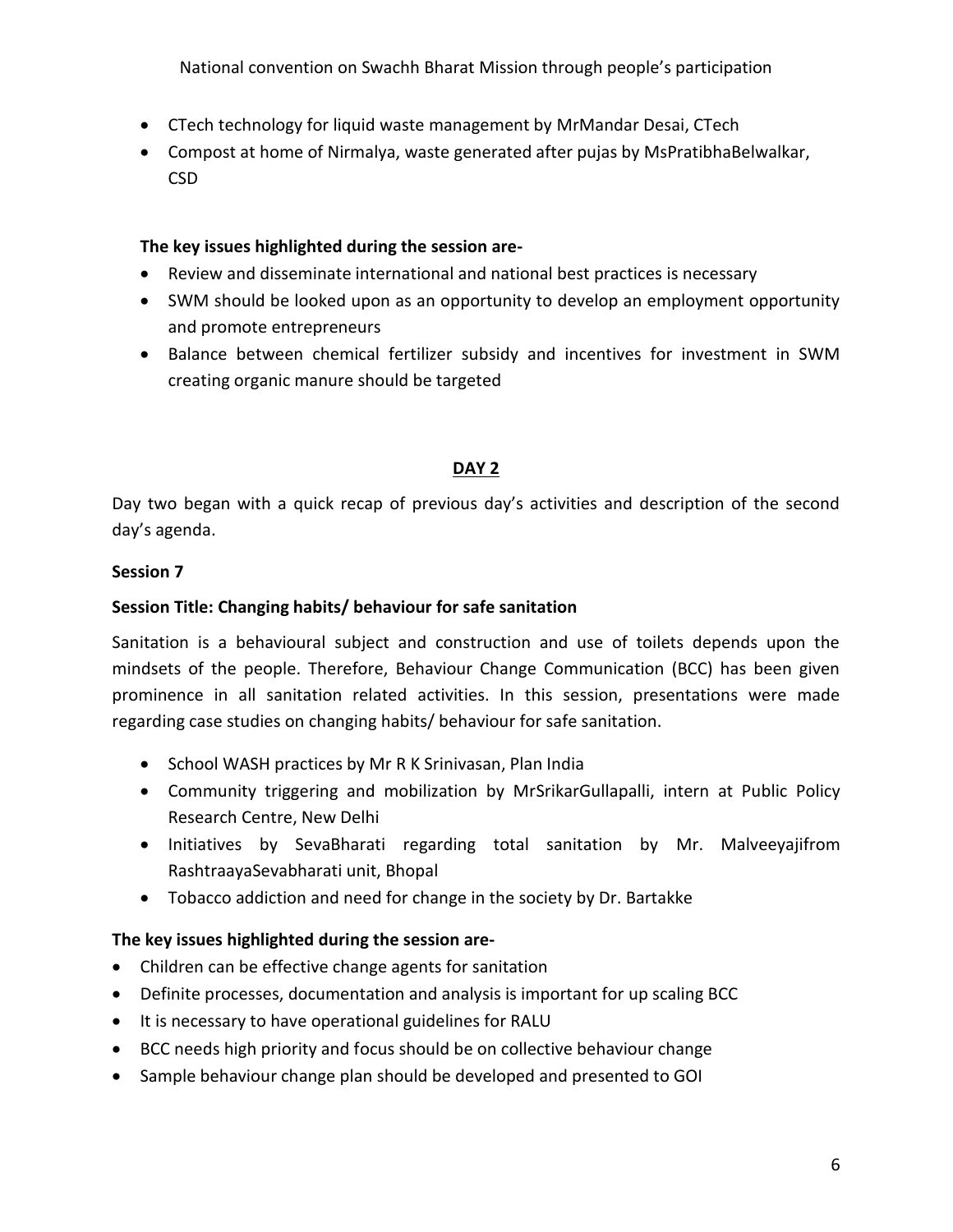# **Session 8**

#### **Session Title: Governing for improved sanitation**

In this session, presentations were made regarding good practices for governing improved sanitation. The presentations are as follows-

- Presentation on experiences while working on garbage and sewage in Mira BhayanderMunicipal Corporationby MrNarendra Mehta, Ex-Mayorand currently MLA from Mira Bhayanderconstituency.
- Presentation on Clean Dharavi by MrSubhashDalvi, OSD in Mumbai Municipal Corporation working on Swaccha Mumbai Abhiyan especially in slums
- Presentation on various initiatives for Swaccha Bharat taken by MrSohamChoudhari, newly elected Sarpanchin Rajasthan
- Presentation on Steps taken by Akola Municipal Corporation on implementing various solid liquid waste management schemes by MsUjjwalaDeshmukh, Mayor, Akola
- Presentation on use of GIS and IT tools for monitoring SBM by Mr Shiva Subramaniyam, GIS expert, Chennai
- Concluding remarks by MrPopatraopawar, Chairperson of AdarshaGaonyojana of Government of Maharashtra and Sarpanch of a renowned AdarshGaonHiware Bazar in Ahmednagar district of Maharashtra.

# **The key issues highlighted during the session are-**

- Involvement of religious leaders and civil servants will be effective
- Efforts are needed for involvement of children, women and deprived communities
- Use of IT tools can be helpful in collecting baseline information, planning, monitoring, etc.
- Mumbai is an example of Basti level interventions, contextualized approach, penal action

# **Session 9**

# **Session Title: Concluding session**

The major takeaways from the sessions were compiled by Mr Ajit Phadnis, Director, PriMovePune and were presented during this session. Dr.MedhaSomaiyyadiscussed institutional and governance issues in programme implementation at Municipal Corporation level. Mr PopatraoPawar concluded the convention with his vast experience in water & sanitation particularly in rural areas. He also emphasized importance of elected representatives getting involved in the process of SBM implementation both in urban and rural areas. The session was facilitated by Mr Ravi Sathe, Executive Director, RMP. The convention concluded with vote of thanks. The key takeaways of the convention are presented in the next section.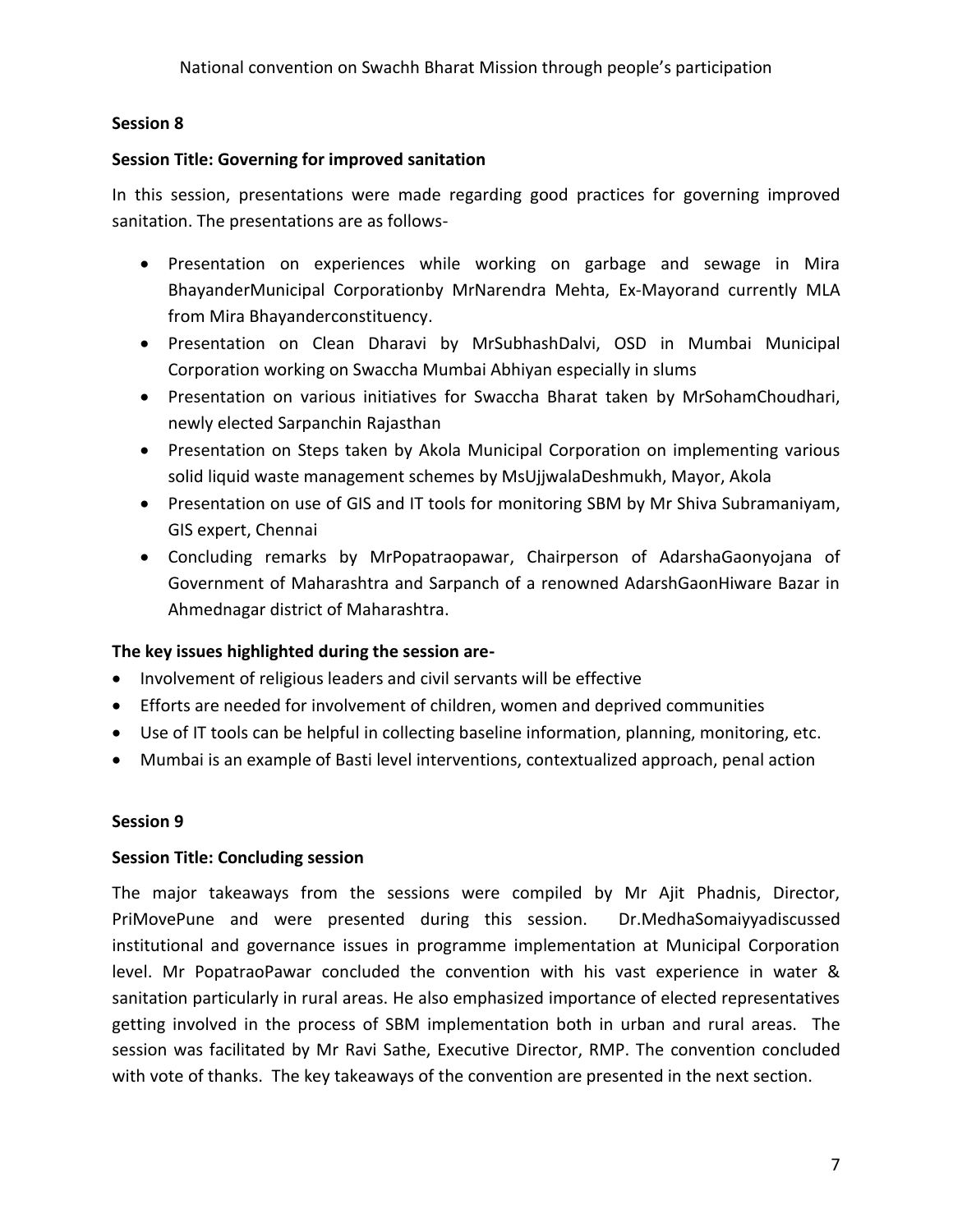# <span id="page-8-0"></span>**2. 'Take away'sfrom the national convention on Swacha Bharat Mission**

- SBM(G) has enhanced the provision of incentive for IHHL.
- The focus to sanitation form highest level in governance along with increased incentive has lead to enhanced demand for IHHL and sanitation
- The state needs to work diligently to consolidate the demand and gear up the systems to respond to that demand by reorganizing the processes and also infusing additional human resource which is vital for roll out.
- Potential sanitation demand and targets should be analyzed and presented numerically and spatially at state, district and block level to appreciate the size and scale. Timely respond to the demand will be useful.
- Open Defecation Elimination Plan (ODEP) is an effective tool to generate and consolidate demand at village level- it generates concrete work plan through community participation and monitoring
- Elected representatives can be involved more intensively in community sensitization through ODEP process and in higher level review processes. They can be encouraged to adopt villages for open defecation elimination.
- Structured engagement with NGO and private sector for process management support through Key Resource Center mechanism at state and district level is potentially useful way to bridge human resource deficit in the secto
- Tightening of M&E system through development of village, block, district level toolsincluding quality assurance protocol is necessary
- Special drive for developing and taking various technology options to the communities; especially technologies for difficult regions like coastal area, high water table areas etc is necessary
- Opening of avenues and creating enabling environment for private sector to participate in sanitation sector through alternative supply chain arrangements especially in the context of increased demand and scale is necessary
- Sanitation parks, material supplier, skilled masons should be adequately provided to respond to demand – would need specific efforts to develop skills
- Special cells and *window* for mobilization of CSR resources for sanitation at strategic level
- Special efforts to ensure that communication and capacity building strategy plans are in place at various levels (village, district and state plans) specifically considering local socio economic and cultural context focusing on IPC to ensure behaviour change
- Specific capacity building of various stakeholders ranging from CEOs to gramsevak and NGOs/CBOs is necessary to continuously keep sanitation response machinery charged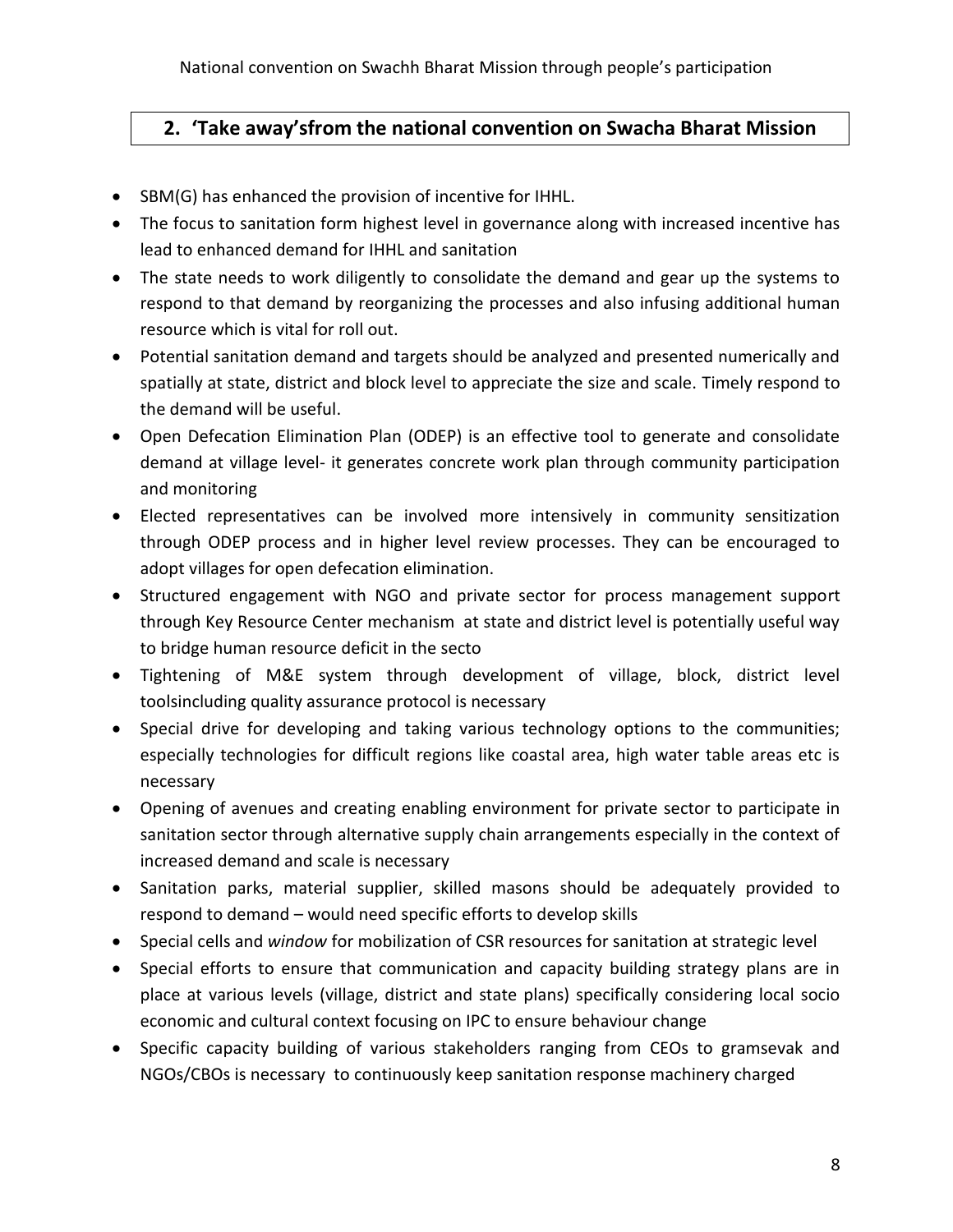- Sanitation round table for review process and policy and interactions with various stakeholders is necessary. It can also look at the process innovations which are not documented in structured manner.
- Systematic efforts at state level like operational manual can be helpful to accelerate the program.
- Specific studies for visualizing the potential adverse impact toilet construction on water table
- Technical person power for sanitation program is weak and needs to be strengthened
- Formative studies for designing contextualized behaviour communication strategy, plan and material will be useful
- Add sanitation and behaviour issues in formal education in schools particularly from primary education
- Need to review and document process innovation and its dissemination at various levels

# **Institutional sanitation**

- Religious, spiritualand community places can become nodes of sanitations and models can be built around that
- Acknowledgement/ awards of such models will be valuable
- Railways and state transport systems can become vehicles to take sanitation messages to masses and demonstrate technologies
- They should also have measurable indicators and process protocol of model railway station of bus station etc - Water Sanitation compliant terminals
- Evolution of regulations and its enforcement to ensure cleanliness is important and should be ensured
- Bathrooms are also essential as part of sanitation and local material should be encourages
- Encourage entrepreneurs to take up sanitation business both construction and O&M services

# **Urban Garbage and Liquid waste management**

- Need to consider, review and disseminate international and national best practices
- SWM should be looked upon as an opportunity to develop an employment opportunity and promote entrepreneurs
- Balance between chemical fertilizer subsidy and incentives for investment in SWM creating organic manure should be targeted

# **Behaviour Change Communication**

Children centric approach involving children as change agents can work very well